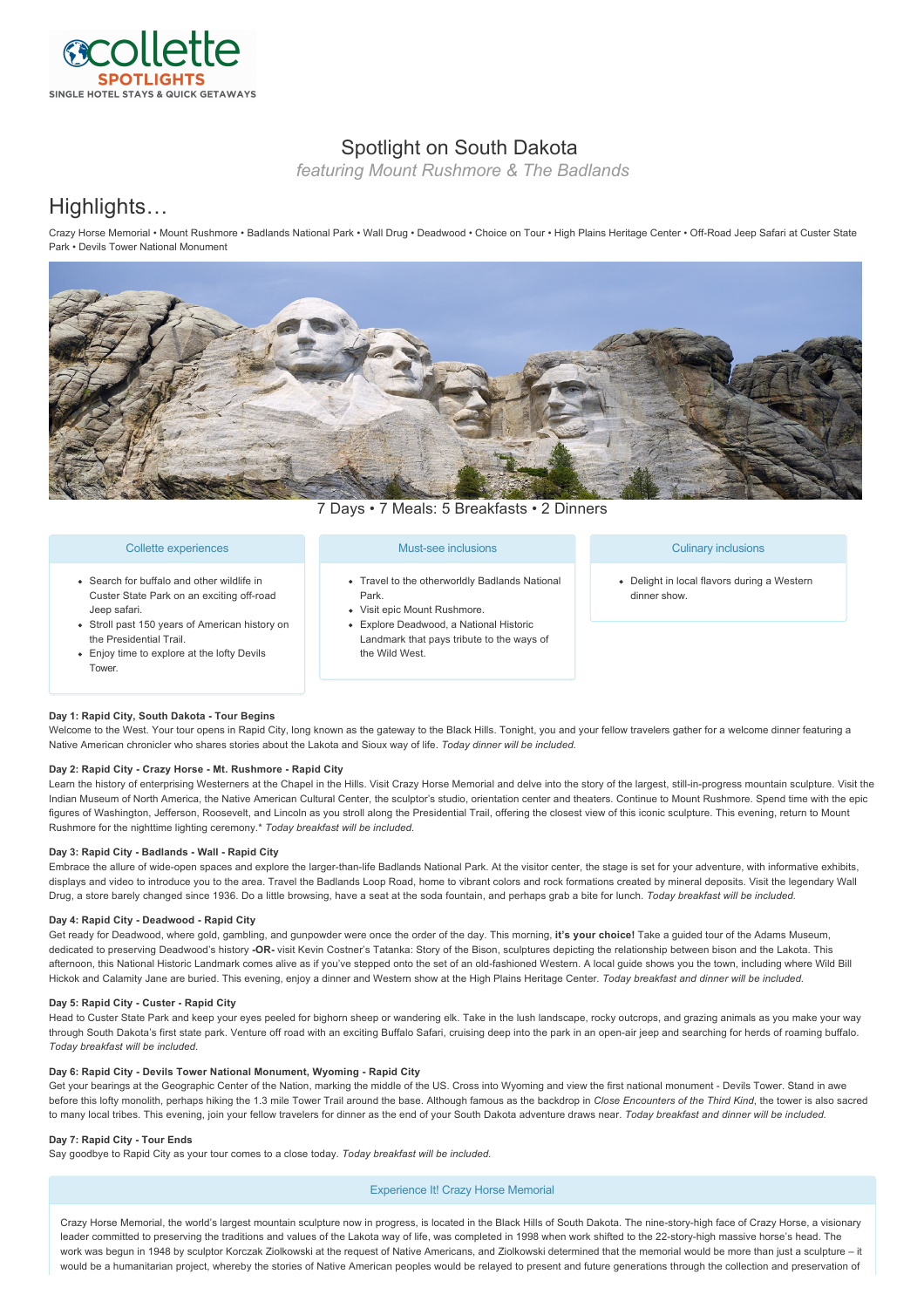Indian culture and heritage. Visitors to the memorial can view the progress of the sculpture, as well as tour an Indian museum, cultural center, the sculptor's studio, and orientation center. Although Ziolkowski died in 1982, his wife, Ruth, and their family continue to work on the project in collaboration with the Crazy Horse Memorial Foundation.

| Your itinerary at a glance                                                                                                                                                                                                                                                                                                                                                 | Please Note:                                                                                                                                                                                                                                                                                                                                                                                                                                                                                                                                                                                                                                                |
|----------------------------------------------------------------------------------------------------------------------------------------------------------------------------------------------------------------------------------------------------------------------------------------------------------------------------------------------------------------------------|-------------------------------------------------------------------------------------------------------------------------------------------------------------------------------------------------------------------------------------------------------------------------------------------------------------------------------------------------------------------------------------------------------------------------------------------------------------------------------------------------------------------------------------------------------------------------------------------------------------------------------------------------------------|
| Residence Inn Marriott, Rapid City, SD<br>Days $1-6$                                                                                                                                                                                                                                                                                                                       | Economy air rate and schedule are applicable for groups of 10 or more traveling on the same flights and<br>dates.                                                                                                                                                                                                                                                                                                                                                                                                                                                                                                                                           |
| On some dates alternate hotels may be used.                                                                                                                                                                                                                                                                                                                                | *Mount Rushmore Lighting Ceremony is available May 27 - September 30, 2022.<br>Single accommodations are limited and are available on a first come, first served basis.                                                                                                                                                                                                                                                                                                                                                                                                                                                                                     |
| Single-hotel Stays: Unpack just once and explore the world's<br>most iconic cities during Spotlights' single-hotel stays. The<br>leisurely pace offers you the chance to get to know these<br>destinations like a local. Must-see cultural highlights are<br>always included, plus there's plenty of time to explore<br>independently, creating your own unique adventure. | To complete your tour, we include roundtrip airport-to-hotel transfers when purchasing our airfare with your<br>tour. If you have arranged for your own air, we are pleased to provide you the option of purchasing these<br>transfers. Please note that all transfers will leave at pre-scheduled times.<br>When reserving a triple room, please note it will have two double beds. Due to fire safety regulations, a<br>rollaway bed cannot be brought into the room.<br>Please be advised many airlines do not provide advance seat assignments until check-in at the airport.<br>Advance seating will be subject to the airline's terms and conditions. |
|                                                                                                                                                                                                                                                                                                                                                                            | <b>IDENTIFICATION</b>                                                                                                                                                                                                                                                                                                                                                                                                                                                                                                                                                                                                                                       |
| <b>Travel within USA</b>                                                                                                                                                                                                                                                                                                                                                   |                                                                                                                                                                                                                                                                                                                                                                                                                                                                                                                                                                                                                                                             |

For travel completed by May 2, 2023, all airlines will ask for identification when you check in. It is recommended that you carry a passport if you have one. A driver's license (with a photo I.D.) is also acceptable for domestic flights.

Effective for travel May 3, 2023 forward, the REAL ID Act standards for identification while travelling will be in effect. This means a standard issued driver's license used as a form of identification will no longer be accepted for domestic air travel within the United States. Instead, a Real ID compliant form of identification must be presented both at the time of booking air travel with Collette and upon checking in at the airport to board any flight. Any fees associated with changing a reservation resulting from a non-compliant identification will be the responsibility of the guest. For more information on Real ID, please visit the Department of Homeland Security website: https://www.dhs.gov/real-id

The overall activity level of this tour is a level 2. This means you like a balanced approach to travel. You feel confident walking at least 30-45 minutes at a time over a variety of terrains – from cobblestone streets to easy pathways; a couple of hills or a few flights of stairs. You're comfortable walking a few city blocks at a time, but need some time to unwind and relax.

# Important reservation information:

### **IDENTIFICATION**

#### Travel within USA

For travel completed by May 2, 2023, all airlines will ask for identification when you check in. It is recommended that you carry a passport if you have one. A driver's license (with a photo I.D.) is also acceptable for domestic flights.

Effective for travel May 3, 2023 forward, the REAL ID Act standards for identification while travelling will be in effect. This means a standard issued driver's license used as a form of identification will no longer be accepted for domestic air travel within the United States. Instead, a Real ID compliant form of identification must be presented both at the time of booking air travel with Collette and upon checking in at the airport to board any flight. Any fees associated with changing a reservation resulting from a non-compliant identification will be the responsibility of the quest. For more information on Real ID, please visit the Department of Homeland Security website: https://www.dhs.gov/real-id

**\*Airfare:** For your convenience, we offer airfare for purchase with all vacation packages. If you purchase an air inclusive program, your airfare will be quoted inclusive of all fuel, taxes and fees. Your rates are subject to change until paid in full. Preassigned seats are limited and may not be available on every flight or departure date.

**Checked Baggage Charges:** Some airlines may impose additional charges if you choose to check any baggage. Please contact your airline or refer to its website for detailed information regarding your airline's checked baggage policies.

Cancellation Charges for this tour: After your seat reduction date has passed, a non-refundable deposit will be retained. For Cancellation between 60-16 days prior to departure: cancellation fee of 30% of total price. For cancellation between 15-1 days prior to departure: cancellation fee of 50% of total price. For cancellation on the day of departure and after: 100% of total price. For Ocean Cruises: For cancellation between 9061 days prior to departure: cancellation fee of 35% of total price. For cancellation between 6031 days prior to departure: 60% of total price. 30 or fewer days prior to departure: 100% of total price. For River Cruises: including Europe, Russia, Egypt and China, 90-61 days prior to departure: cancellation fee of 50% of total price. For cancellation between 60-31 days prior to departure: cancellation fee of 85% of total price. For cancellation 30 or fewer days prior to departure: cancellation fee of 100% of total price. For Galapagos and Antarctica: A cancellation fee of 60% will apply for cancellation between 120-90 days prior to departure; A cancellation charge of 100% will apply for cancellation less than 90 days prior to departure. Cancellation protection is highly recommended and must be purchased at time of deposit. Air rates are subject to change until tour is paid in full. If Travel Protection Plan has not been purchased and a reservation is cancelled for any reason prior to departure - Air is 100% non-refundable once paid in full. Cancellation charges also apply to reservations made for "pre" and "post" night accommodations. Payment of a Per Person Travel Protection Plan Fee guarantees a full refund of all payments (including deposit), except the Travel Protection Plan Fee itself, made to Collette for travel arrangements in case of cancellation of your travel plans for any reason prior to the day of departure. The Travel Protection Plan Fee with Air only covers airline tickets you have purchased from Collette. Exception: If you originally purchased nonrefundable airline tickets, Part B of the Travel Protection Plan may provide a refund for the airline tickets, taxes, or fees in the event of a cancellation for a covered reason (see Part B for more details). The Travel Protection Plan Fee does not cover any single supplement charges which arise from an individual's traveling companion electing to cancel for any reason prior to departure. However, the Part B travel insurance includes a single supplement benefit of \$1,000 for certain covered reasons as detailed in Part B. In this case, the single supplement will be deducted from the refund of the person who cancels. Division of this charge between the two passengers involved is solely their responsibility. If insufficient funds are deducted from the canceling client, the traveling client will be charged the remaining portion of the single supplement. Cancellation waiver protects you from penalties in the event you have a need to cancel your entire inclusive tour package up to the day prior to departure. Cancellation waiver does not indemnify you from penalties if you chose to cancel partial tour components or air. If you chose to partially cancel your vacation, you will be responsible for a revision fee as well as any penalties that are incurred at the time of the cancellation. Upon cancellation of transportation or travel services where you, the customer, are not at fault and have not canceled in violation of the terms and conditions above, you will be refunded 100%. Please see your sales agent for more information, or review our brochure for details.

Responsibilities: Collette monitors security situations around the world as well as government travel advisories. Conditions may require Collette to change or even cancel trips. You accept the risks involved in travel, both foreign and domestic, and accept responsibility for your own travel decisions. Guests may be required to review and sign a participation agreement prior to engaging in certain activities on the trip.

Neither Collette Travel Service, Inc., its affiliated entities and its and their employees, shareholders, officers, directors, successors, agents, and assigns (collectively "Collette"), own or operate any person or entity which is to or does provide goods or services for these trips. You agree to be bound by the conditions of carriage for all transportation providers. Collette does not maintain control or operate the personnel, equipment, or operations of these suppliers it uses and as such Collette assumes no responsibility for and cannot be held liable for any personal injury, death, property damage or other loss, accident, delay, inconvenience, or irregularity which may be occasioned by reason of (1) any wrongful, negligent, willful or unauthorized acts or omissions on the part of any of the suppliers or other employees or agents, (2) any defect in or failure of any vehicle, equipment, or instrument owned, operated or otherwise used by any of these suppliers, or (3) any wrongful, willful or negligent act or omission on the part of any other party. Client shall indemnify and hold harmless Collette Travel Service, Inc., its affiliated entities and its and their employees, agents, shareholders, officers, successors and assigns (collectively "Collette"), from all suits, actions, losses, damages, claims or liability for any personal injury, death, property damage or other loss, accident, delay, inconvenience or irregularity which is occasioned by any negligent acts or omissions of Collette arising out of any goods or services provided for this or these trips. Additionally, responsibility is not accepted for losses or expenses